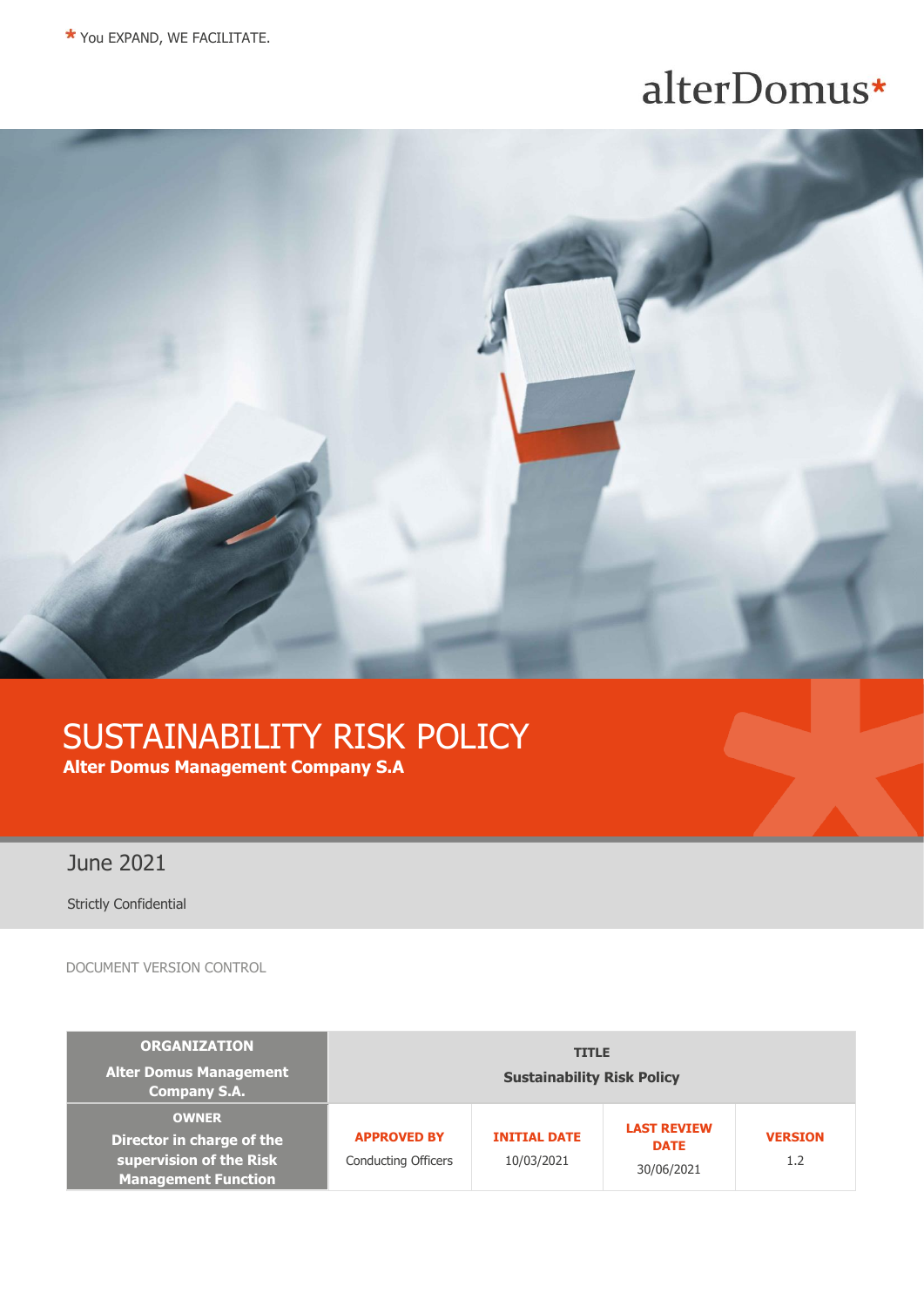### **1 SUSTAINABILITY RISK POLICY**

The present Sustainability Risk policy of Alter Domus Management Company S.A. (hereafter ADMC) describes how sustainability risks are considered in the investment decision-making process as per the responsibility of ADMC as a third party AIFM company. For ADMC, sustainability risks refer to the definition as presented into the SFDR (sustainability-related disclosures in the financial services sector) to the set of environmental, social and governance events or conditions that, if it occurs could cause an actual or potential material negative impact on the value of the investment.

The sustainability policy is regularly reviewed and updated. The current version of the sustainability policy can be found on the website<https://www.alterdomus.com/services/aifm-manco>

#### **2 OUR STRATEGY AND PRINCIPLES:**

ADMC regards Sustainability risks as having a potential impact on the investment products. For this purpose, ADMC is reviewing and assessing potential emerging sustainability risks identify as such by the portfolio managers during the investment decisionmaking process and within the meaning of SFDR (sustainability-related disclosures in the financial services sector). The Sustainability Risk Policy applies to ADMC in its Management Company function. The identification and the assessment of the Sustainability risks and their potential impact on the financial products are done considering the investment strategy as well as the type of product and the investment universe targeted (e.g, type of investments, sectors, countries,…). The risks identified are linked to ESG factors and can be, among others:

- Climate risk (transition or physical risk)
- Governance risk
- Controversy risk
- Regulatory risk
- …

The objective of ADMC is to be able to identify directly or by delegation, the relevant Sustainability risks that could impact the investment products and to monitor them actively. ADMC recognized the importance of an active sustainability risk management as per recommended by the EU Commission through the SFDR for ensuring a long-term economic stability.

The below paragraph presents the monitoring and reporting process implemented by ADMC in the context of the Sustainability Risk.

#### **3 MONITORING AND REPORTING OF ESG RISKS:**

#### **3.1 INVESTMENT MANAGEMENT NON-DELEGATION MODEL:**

During the ex-ante risk assessment process, the ADMC is requesting the investment advisor to perform the related analysis in order to identify and to measure the likely impact of the risk on the investment product. ADMC will collect the related information from the investment advisor and if those risks are relevant, the risk management team of the AIFM will also perform an exposure assessment [(ex-post)] review of those risks as part of the discharge of its duties.

The objective would be to identify the materiality of those risks and the potential impact on the financial returns. If the risk is identified as relevant and the likely impact on the financial return of the product material, the pre-contractual documents would be updated accordingly.

The sustainability risk identification and assessment will be performed on a periodic basis, by requesting information to the investment advisor during the due diligence process and by performing the stress-testing during the ex-post analysis. Through this ADMC aims to identify a change in the relevance of the risk affecting the company's return. If a relevant risk appears as becoming material, ADMC will request to adapt the portfolio composition for ensuring the correct mitigation.